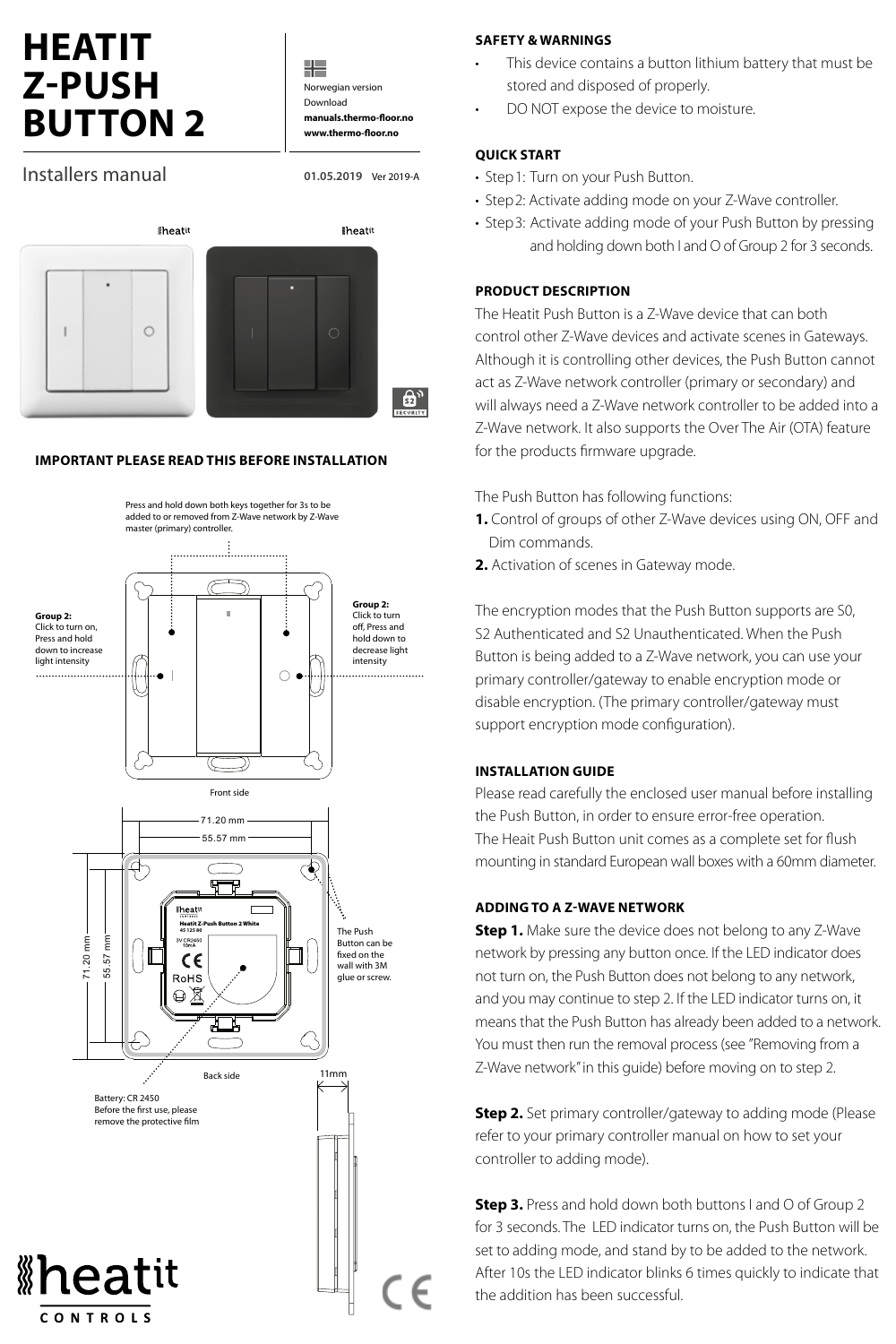The Heatit Push Button is a sleeping device. After adding it to the network, it will not enter into sleep mode immediately, but will maintain activation status for 30s while completing the addition process. The LED indicator will stay on for this time, so please be patient and wait for the LED indicator to turn off.

#### **REMOVING FROM A Z-WAVE NETWORK**

There are two removing methods:

Method 1: Removing from the primary controller/gateway:

**1.** Set the primary controller/gateway to removing mode. (Please refer to your primary controller manual on how to set your controller to removing mode).

**2.** Press and hold down both buttons I and O of Group 2 for 3 seconds, LED indicator turns on, the Push Button will be set to removing mode, and stand by to be removed. After 7s the LED indicator blinks 4 times quickly to indicate successful removal.

Method 2: A factory reset of the Push Button will force the Push Button to be removed from a network. (Please refer to the part "Factory Reset" of this manual).

Note: Factory reset is not recommended for removing devices. Please use this procedure only if the primary controller/gateway is missing or otherwise inoperable.

# **HOW TO CHECK IF THE PUSH BUTTON HAS ALREADY BEEN ADDED TO A NETWORK**

Press any button once. If the LED indicator does not turn on, the Push Button does not belong to any network. If the LED indicator turns on, it means that the Push Button has already been added to a network. You must then run the removal process (see "Removing from a Z-Wave network" in this guide) before adding the device to your network.

### **FACTORY RESET**

Press and hold down both buttons I and O of Group 2 for a minimum of 10 seconds until the LED indicator turns on and then blinks 4 times quickly to indicate successful factory reset.

### **ASSOCIATION**

Z-Wave devices control other Z-Wave devices. The relationship between one device controlling another device is called association. In order to control a subordinate device, the controlling device needs to maintain a list of devices that will receive controlling commands. These lists are called "Association Groups" and are activated when specific events are registered (e.g. sensor reports). In the case of an association group being triggered, all devices stored in the respective association group will receive a common wireless command.

#### **ASSOCIATION GROUPS**

Each group supports maximum 5 nodes for association. A single device may be associated with multiple groups in the gateway simultaneously. In order to optimize your control experience, the gateway will automatically remove devices that are not in operational status in their association groups at the time.

| <b>ASSO-</b><br><b>CIATION</b><br><b>GROUPS</b> | <b>GROUP</b><br><b>NAME</b> | <b>MAX</b><br><b>NODES</b>                                                                                                                                                                       | <b>DESCRIPTION</b>                                                                                                                                                                 |  |
|-------------------------------------------------|-----------------------------|--------------------------------------------------------------------------------------------------------------------------------------------------------------------------------------------------|------------------------------------------------------------------------------------------------------------------------------------------------------------------------------------|--|
| Group 1                                         | l ifeline                   | <b>1.</b> Send Command Class "Device Reset<br>5<br>Locally Notification V1" to associated<br>devices of this group to report factory<br>reset information when factory reset<br>the Push Button. |                                                                                                                                                                                    |  |
|                                                 |                             |                                                                                                                                                                                                  | 2. When Push Button battery power<br>value changes, send Command Class<br>"Battery Report V1" to associated<br>devices of this group to report power<br>value information          |  |
|                                                 |                             |                                                                                                                                                                                                  | 3. Short press/press and hold any<br>button to send scene activation<br>command to the associated devices<br>of this group using Command Class<br>"Central Scene Notification V3"  |  |
| Group 2                                         | Launch 1                    | 5                                                                                                                                                                                                | Short press I/O button of Group 2 to<br>send ON/OFF command to associated<br>devices of this group using Command<br>Class "Basic Set V2"                                           |  |
|                                                 |                             |                                                                                                                                                                                                  | Press and hold down L/O button of<br>Group 2 to send light intensity incre-<br>ase/decrease command to associated<br>devices of this group using Command<br>Class "Multilevel V4". |  |

#### **SETTING AND REMOVING ASSOCIATIONS (Note: All association information will be cleared automatically once the device is excluded from the network.)**

#### **There are two methods to set associations:**

**1.** Set association by operating primary controller/gateway to send the association command to the Push Button:

When setting association from the primary controller/gateway, the Push Button must be activated first. If it is not activated, you should activate it manually.

The primary controller/gateway sends an association command to the device using "Command Class ASSOCIATION" or "Command Class Multi Channel Association"

**2.** Set association using the Push Button and the devices that are to be controlled.

To control a Z-Wave device from the Push Button, the node ID of this device needs to be assigned to one of the two association groups. This is a three-step process:

**a.** Press and hold down both buttons I and O of Group 2 for 3 seconds until the LED indicator turns on.

**b.** Push the I-button of any group once within 7s to associate the device to this group. Push the O-button of any group once within 7s to remove association of the device from this group.

**c.** Operate the device to be controlled to send Node Information Frame (please refer to the device manual) within 10 seconds, or set the device to exclusion mode within 10 seconds, since it will send Node Information Frame in exclusion mode, LED indications are as follows:

- LED blinks twice to indicate that the Push Button failed to add the associated device (the association group has already added maximum quantity associated devices that it supports ).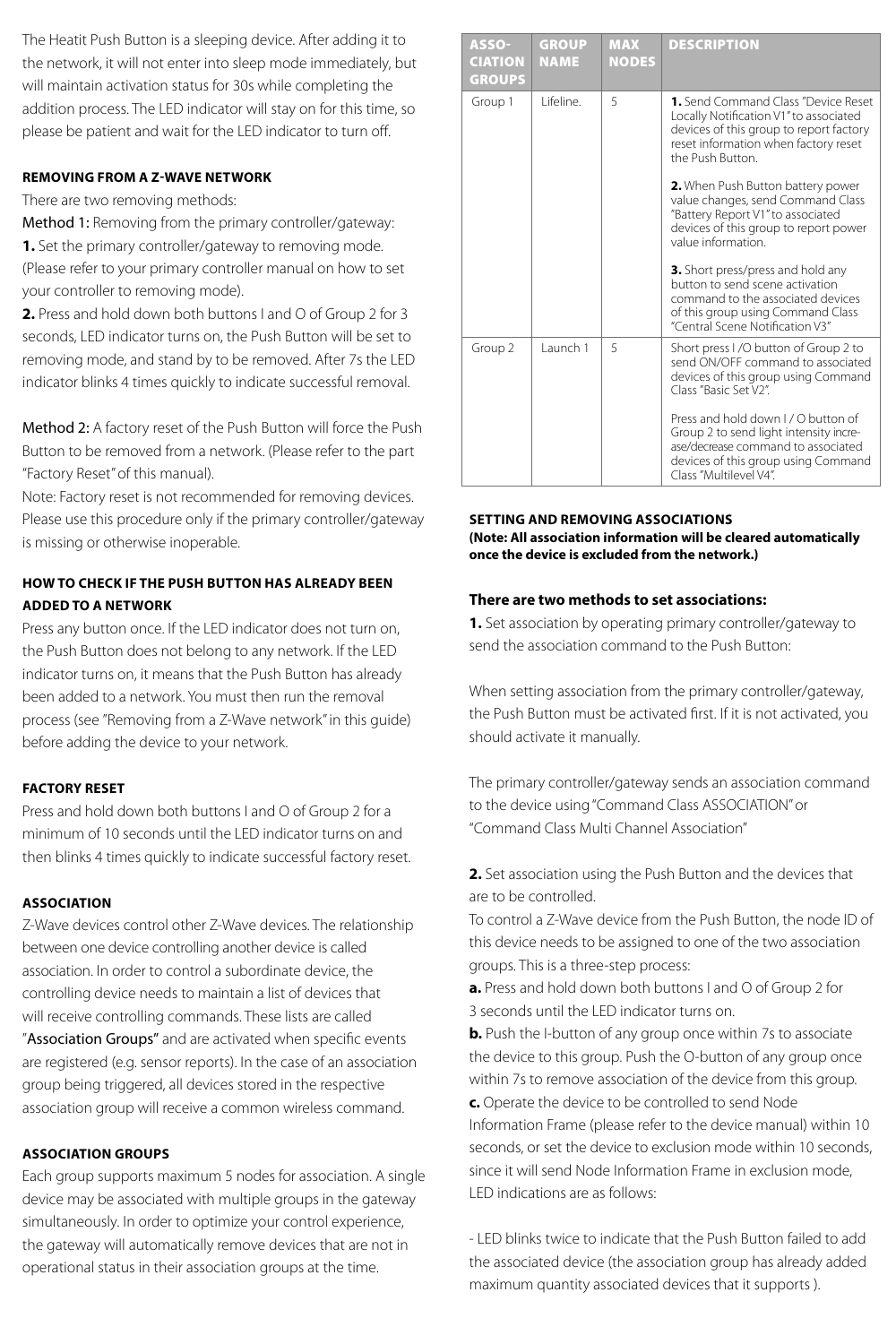- LED blinks 5 times to indicate that the Push Button added the associated device successfully.

- LED blinks 8 times to indicate that the Push Button removed the associated device successfully.

# **TO REMOVE ALL ASSOCIATED DEVICES IN AN ASSOCIATION GROUP IN THE PUSH BUTTON DIRECTLY:**

**1.** Press and hold down both buttons I and O of Group 2 over 3 seconds, LED indicator turns on.

**2.** Click OFF button of any group on the Push Button 5 times continuously within 7 seconds to remove all associated devices of this group, LED indicator blinks 8 times to indicate that the associated devices are removed successfully.

technical capabilities. The add and remove procedure of the device is confirmed by sending out a Node Information Frame. Besides this, it may be necessary for certain network operations to send out a Node Information Frame.

#### How to send out Node Information Frame:

Set the Push Button to adding/removing mode: Press and hold down both I- and O-buttons of Group 2 for 3 seconds. The LED indicator turns on to indicate that the Push Button has already sent out a Node Information Frame. The user may repeat the operation to turn the adding/removing mode off.

#### **OPERATING THE DEVICE**



- Push any button once, or press and hold down any button to send scene activation command to association Group 1 using Command Class "Central Scene Notification V3".

- Push I-/O-button of Group 2 once, to send ON/OFF command to all associated devices of Association Group 2. u<br>e )<br>ci

- Press and hold down I-/O-button of Group 2, to send light intensity increase/decrease command to all associated devices of Association Group 2.

#### **How to communicate with the device**

The Heatit Push Button is in sleep mode most of the time to save battery power. It can not receive wireless commands when in sleep mode. Before the gateway may interact with the Push Button, the device must be activated manually first. Push any button once to activate the Push Button for 3s, and press and hold down both the I- and O-buttons of Group 2 for 1 second to activate the Push Button for 7s.

#### **Node Information Frame**

The Node Information Frame is the business card of a Z-Wave device. It contains information about the device type and the